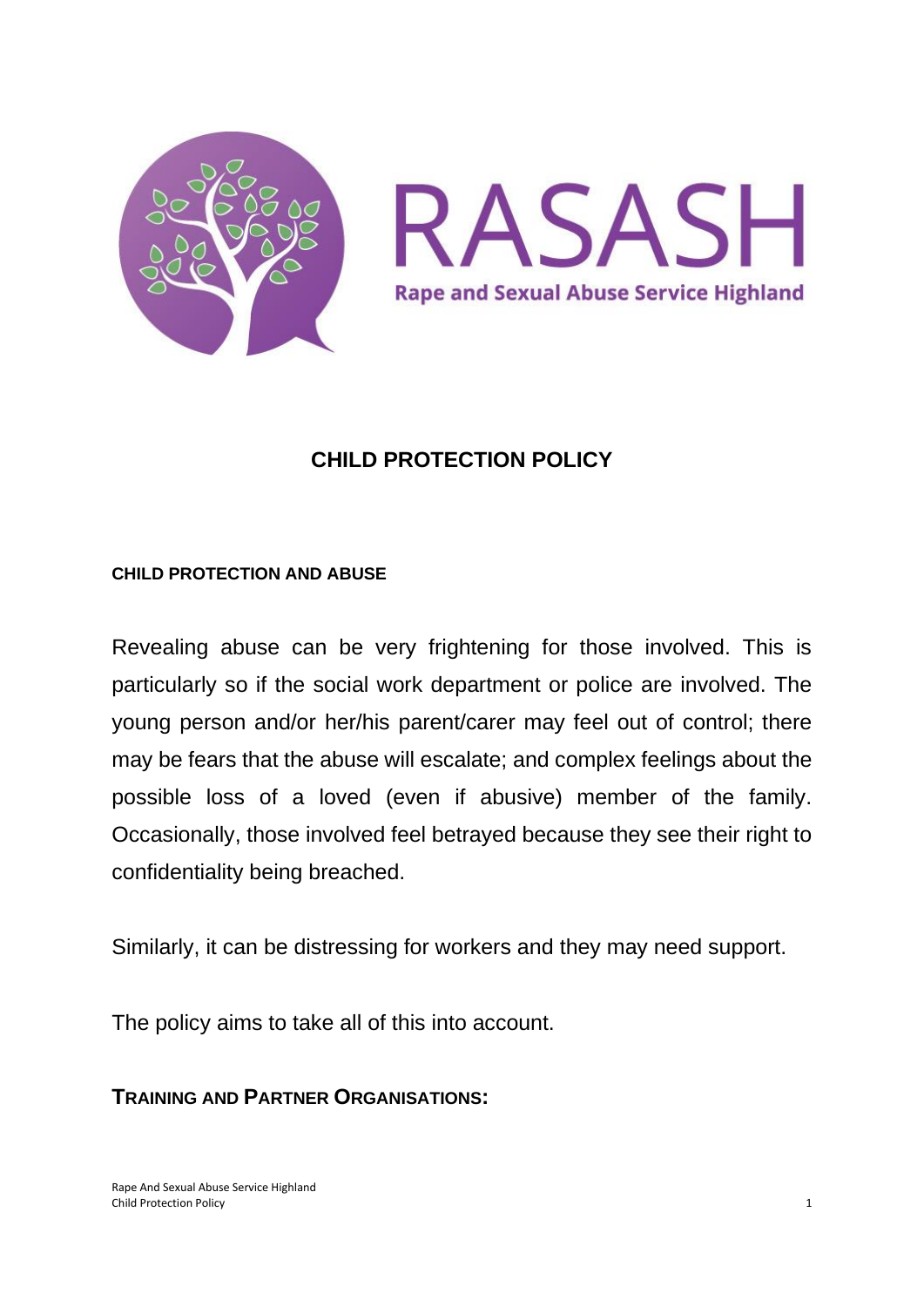RASASH will endeavour to take up any training opportunities provided by the local social work department or another department within the local authority whenever these arise.

RASASH will at all times endeavour to develop and maintain a good relationship with the local police and social work department to ensure the smooth conduct of any child protection procedures. This may involve meetings with the senior social work officer responsible for Child Protection, or an officer from the police Public Protection Unit.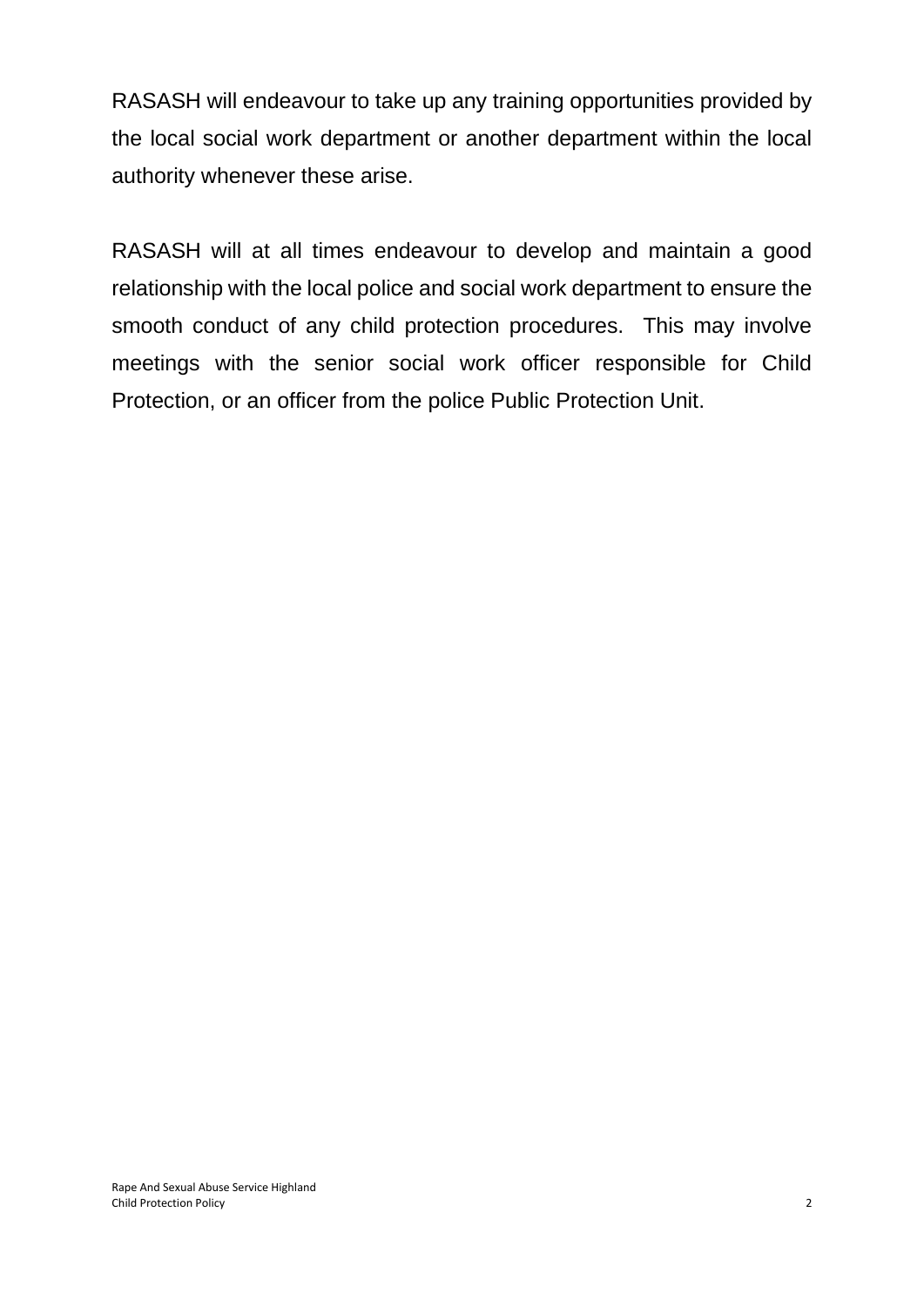#### **CHILD PROTECTION**

#### **RATIONALE**

RASASH is committed to protecting children/young people. As an organisation, we embrace the principles of the United Nation's Convention on the Rights of the Child, the Children (Scotland) Act 1995 and the Protection of Children (Scotland) Act 2003. This means that every child/young person has the right to protection from all forms of abuse, neglect or exploitation; the right to have her/his best interests taken into account in any matter affecting her/him; and the right to express an opinion and to have that opinion taken into account in any matter or procedure affecting her/him.

For the purpose of this policy, children/young people are defined as individuals who are under 16 years of age or under 18 years for individuals who are living in the care system. We recognise our duty to take action and should we have concerns that a child/young person may be at risk then we will report this concern to the Social Work Department.

Child protection has two concerns: the appropriate treatment of children/young people within the service and reporting suspicion of abuse, neglect or exploitation whether disclosed by a child/young person or their relative, carer or friend.

#### **BASIC PRINCIPLES**

• The welfare of children/young people is paramount;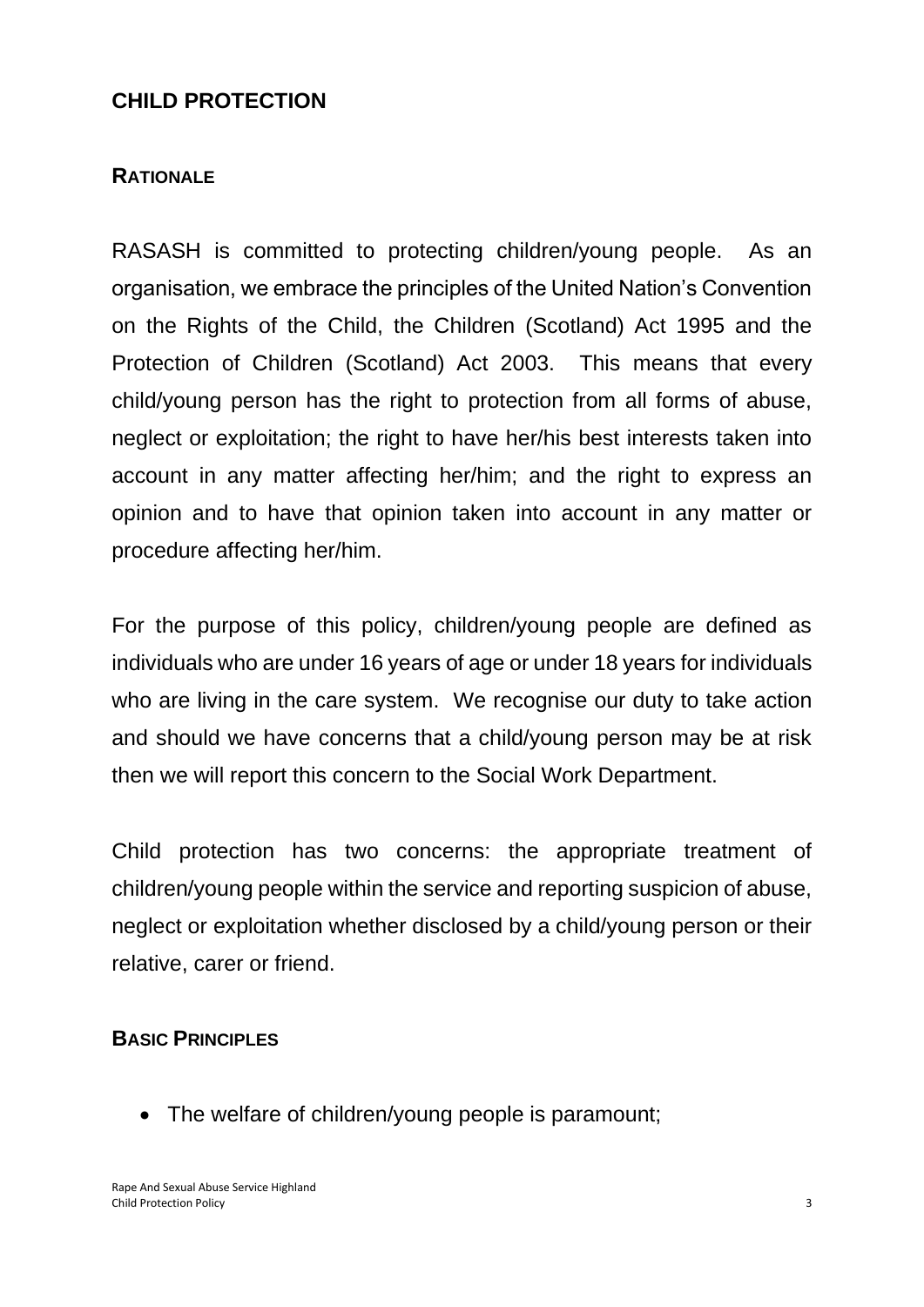- All children whatever their age, culture, disability, gender, racial origin, language of religious belief have the right to protection from abuse;
- All allegations and suspicions of abuse will be taken seriously and responded to swiftly and appropriately. They must not be ignored;
- If somebody believes that a child may be suffering, or at risk of suffering significant harm, they should always refer the concern to social services or the police.

#### **AIMS OF POLICY**

This policy aims to ensure that all workers and volunteers:

- Understand their personal responsibility for protecting children with whom they come in contact or about whom they have information;
- Are clear about roles in child protection;
- Understand good practice in recruiting workers and volunteers;
- Know the limits of confidentiality for child protection;
- Are able to take appropriate action if there are suggestions that a child is being abused;
- Care for those for whom reports are being made to statutory organisations;
- Take steps to minimise misunderstandings.

#### **DUTY OF CARE**

RASASH abhors all activities which damage a child/young person. We recognise our duty to take action should we have concerns that a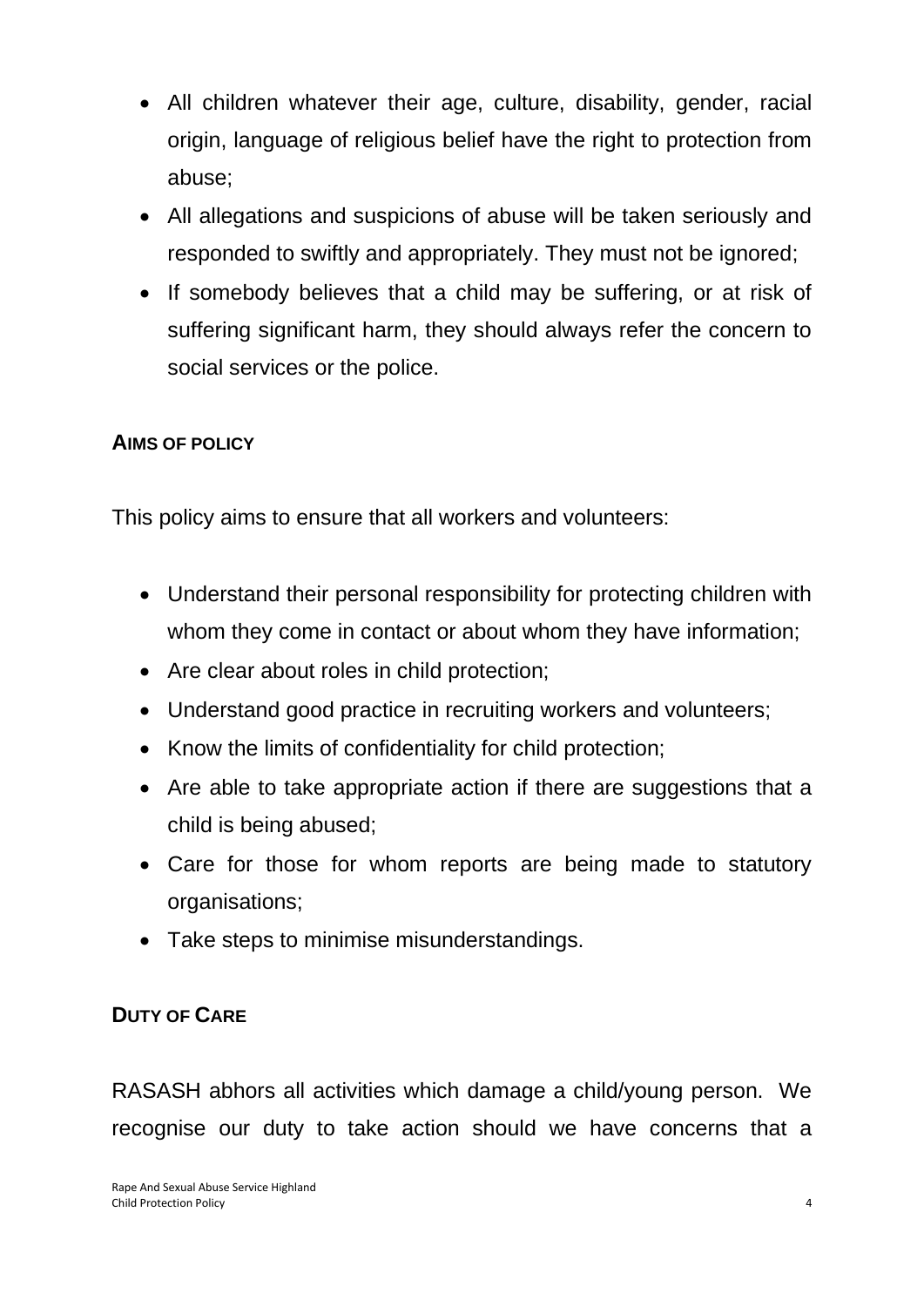child/young person may be at risk of suffering serious harm, then we will report this concern to the Social Work Department, if a child/young person's life is at imminent risk, contact the police on 999.

We will ensure that all workers and volunteers within RASASH *are* checked by Disclosure Scotland for previous relevant convictions and to ensure that they are not disqualified from working with children. All new staff and volunteers will be checked through the Protection for Vulnerable Groups (PVG) scheme before they have RASASH related contact with children/young people.

To ensure that all workers and volunteers within RASASH are fully aware of their role, we will:

- Include child protection issues and practice as a key component of our induction;
- Provide all workers with training on child protection, reporting and the Children's Hearing system;
- Ensure that all workers and volunteers have access to our policy;
- Regularly, and at least annually, remind all staff of the requirements for child protection;
- The RASASH Manager will ensure the child protection policy is reviewed and updated in accordance with legislation.

#### **ROLES**

RASASH has appointed the RASASH Manager as child protection officer. In the event of her being unavailable the worker should notify the next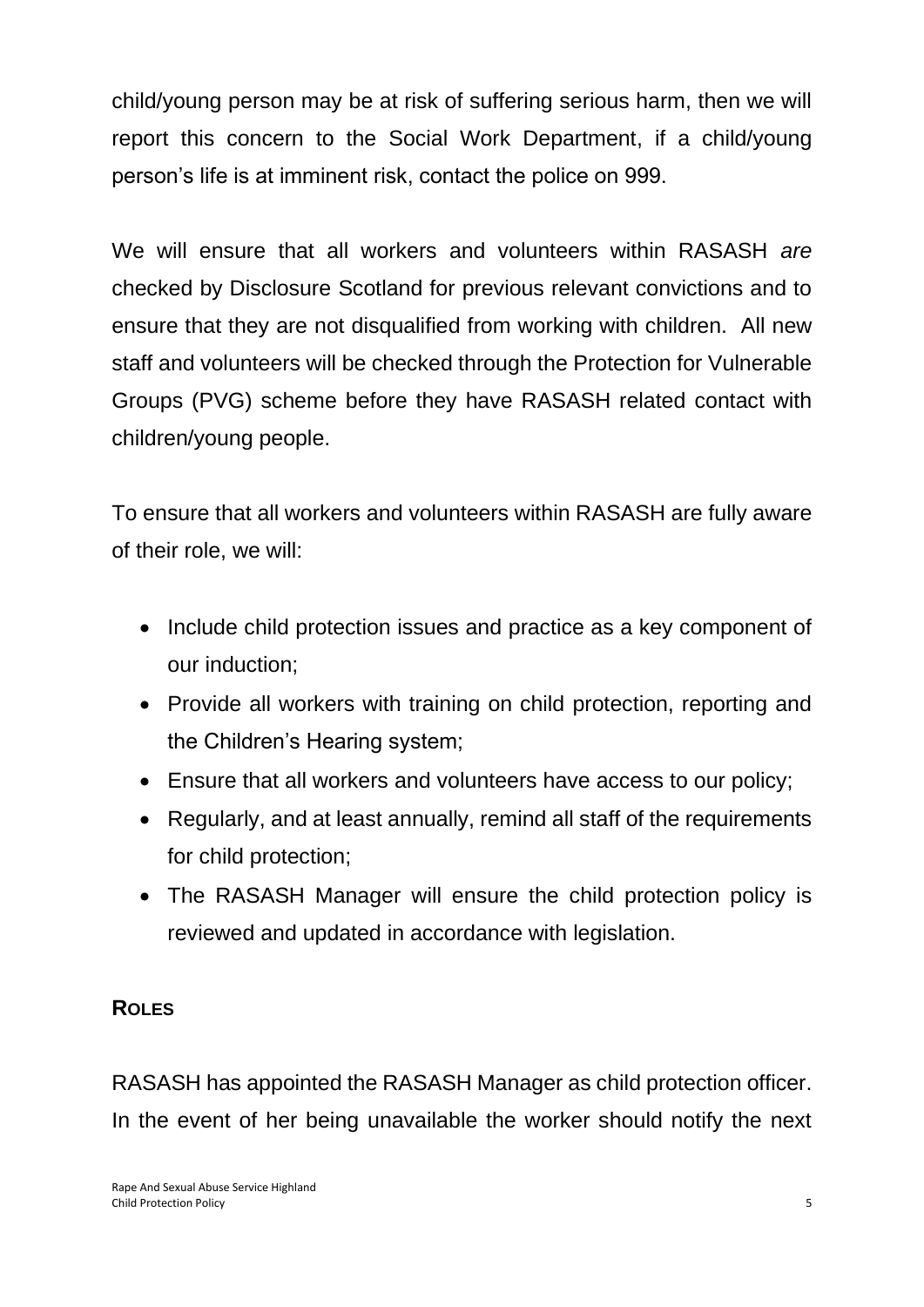named emergency staff member.

The responsibility of the child protection officer is:

- To know and to follow the child protection policy;
- To ensure that all staff and volunteers are subject to Disclosure Scotland procedures before they are appointed;
- To be alert for concerns about the welfare of children/young people;
- To take decisions as to the safety of the child/young person involved;
- To make no decisions as to whether or not abuse or neglect is taking place – that is the responsibility of the social work department and/or police;
- To act on concerns and make reports if necessary to the social work department or if there is immediate danger/threat to life, to the police;
- To ensure that careful records are kept in line with the RASASH Data Protection policy;
- To support workers and volunteers who have reported concerns;
- To make decisions about informing parents/carers of any referral;
- To consider how best the person who has made the allegation should be supported and ensure that the plan to do so is followed through;
- To develop good working relationships with the social work department and police.

In coming to a decision about action the **child protection officer** will take the following into account: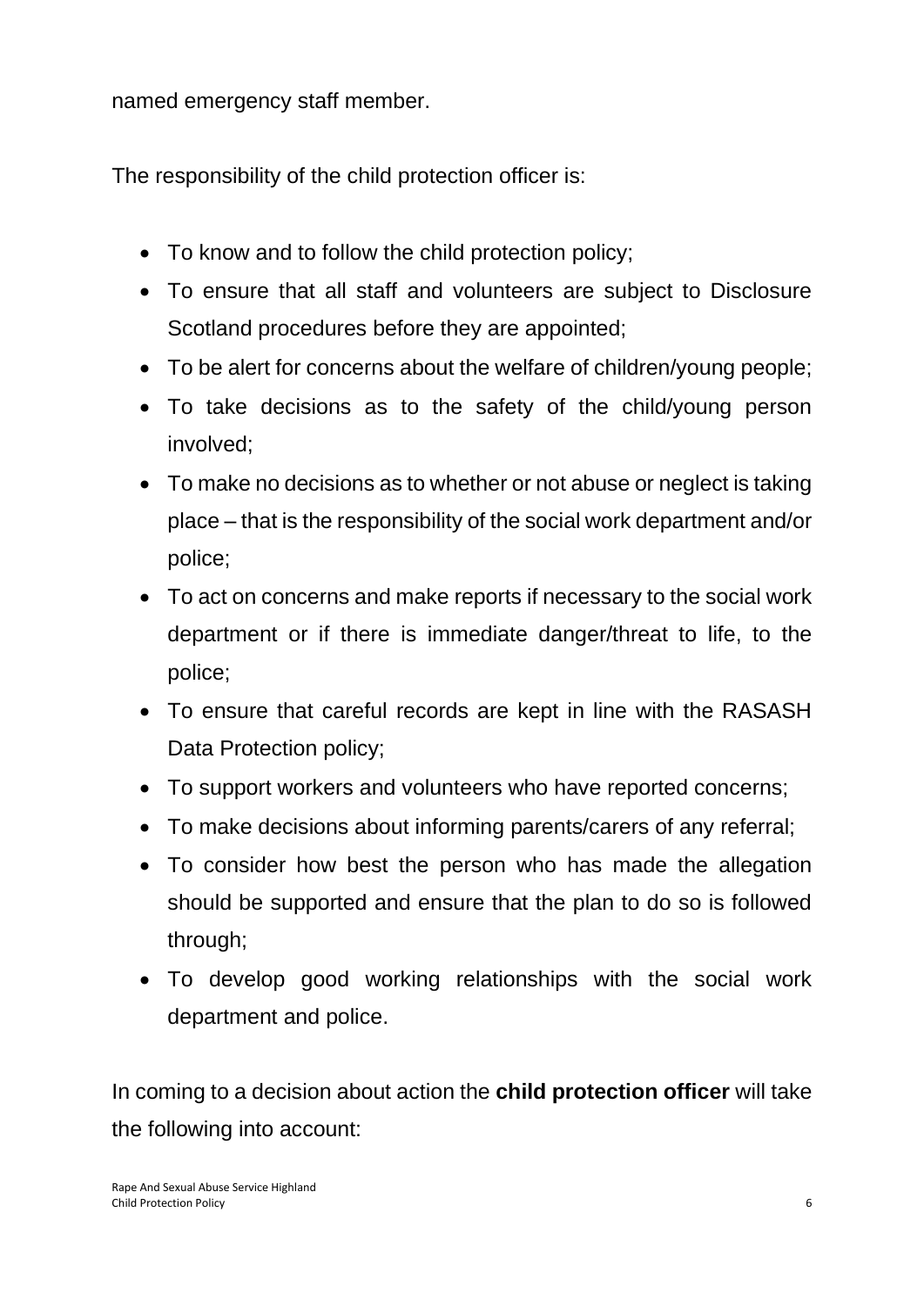- The best interests of the child/young person;
- The nature and context of the alleged abuse;
- The safety of the child/young person concerned;
- The safety of the adult/child/young person who has made the disclosure;
- The effect upon the child/young person of taking or not taking action;
- The relationship between the child/young person and the abuser.

The responsibility of all workers and volunteers is:

- To know and to follow the RASASH child protection policy;
- To be alert for concerns about the welfare of children/young people;
- To report such concerns to the child protection officer;
- To listen fully and to ask open questions when there is an allegation or concern about child welfare, but to avoid interrogation;
- To act on concerns and make reports if necessary to social work or if there is immediate danger / threat to life contact the police;
- To make no decision as to whether or not abuse or neglect is taking place – that is the responsibility of the Social Services and /or police;
- To ensure that careful records are kept in line with the RASASH Data protection policy;
- To support coworkers who have reported concerns;
- In conjunction with the child protection officer, to plan to support the person or child making the allegation in a manner appropriate to the situation;
- Report any suspicion of misconduct within the organisation about child protection.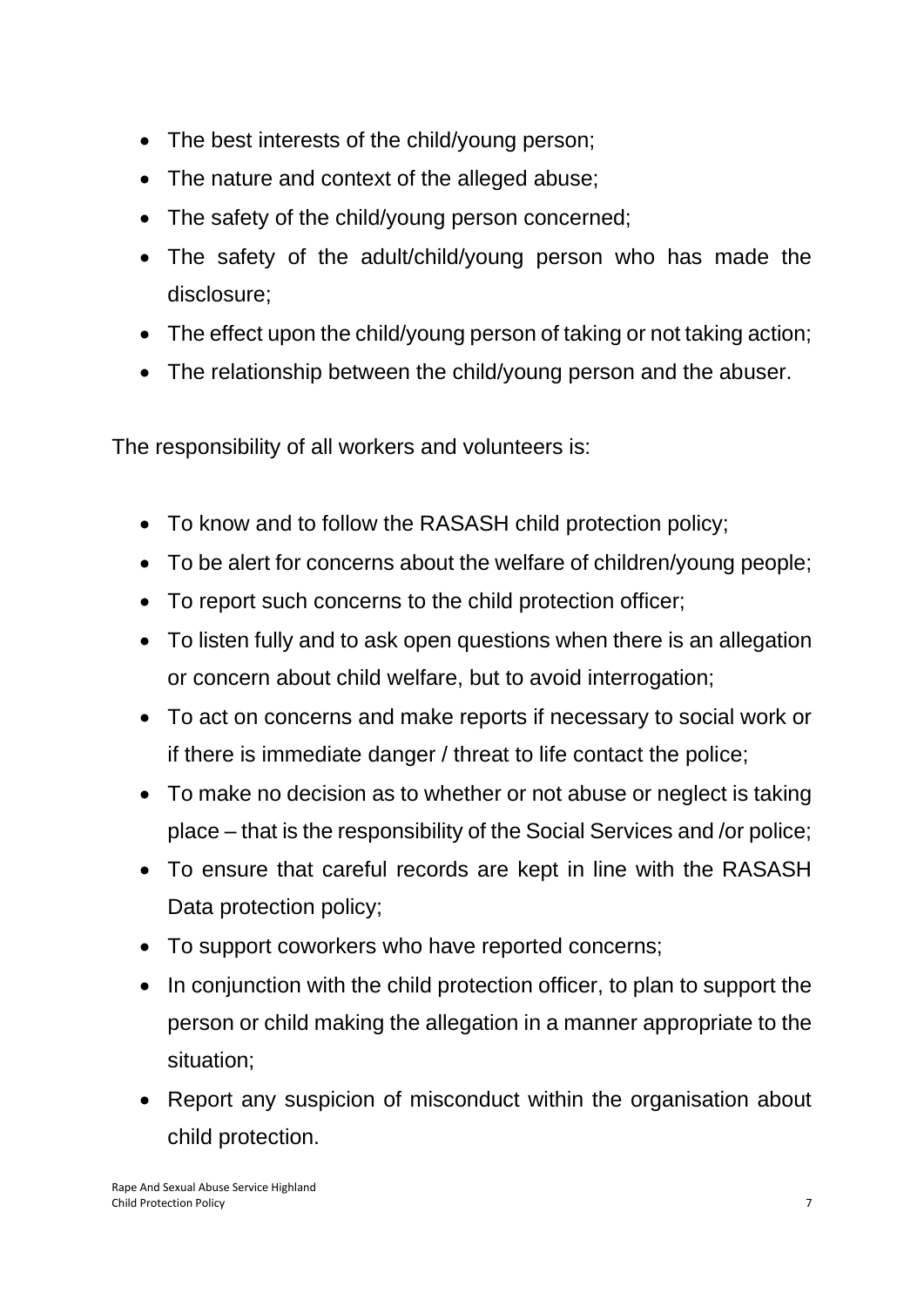In coming to a decision about action **the worker** will take the following into account:

- The best interests of the child/young person;
- The nature and context of the alleged abuse;
- The safety of the child/young person concerned;
- The safety of the woman/child/young person who has made the disclosure;
- The effect upon the child/young person of taking or not taking action;
- The relationship between the child/young person and the abuser.

RASASH will provide a contact for the responsible staff member as an emergency contact during service hours when there is no lead staff member in the office at that time; this contact will be able to offer support and direction should workers be unclear of appropriate action following or during a child protection call e.g. making a decision regarding the appropriateness of informing parents of a child protection referral. In the event of her being unavailable, the worker should contact the next available named emergency contact.

#### **RECRUITMENT**

All volunteers and workers will be subject to Disclosure Scotland procedures prior to appointment. RASASH will ensure that all support staff and volunteers are carefully selected, trained, supervised and supported.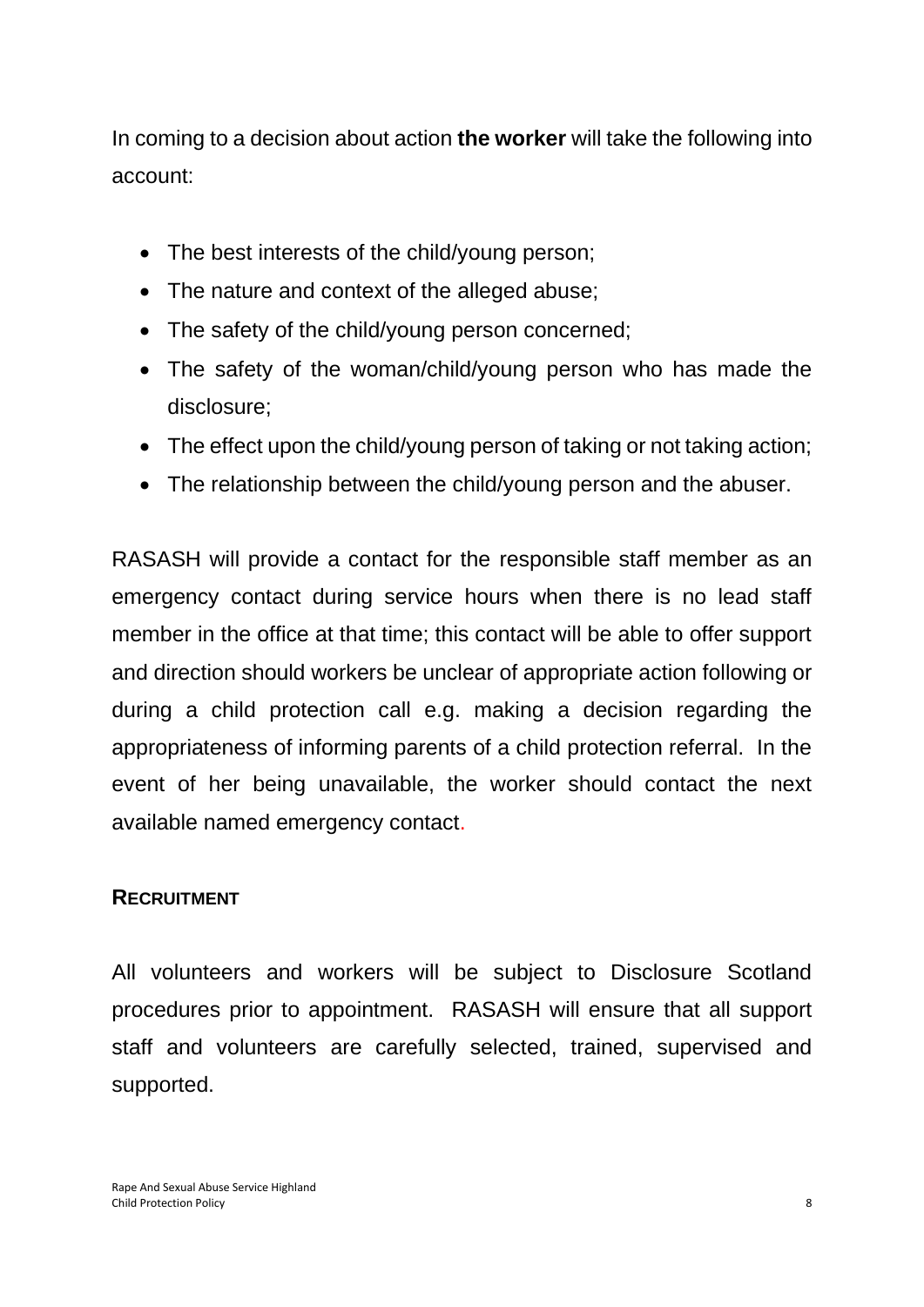#### **CONFIDENTIALITY**

Abuse thrives in secret. For this reason RASASH limits levels of confidentiality. Our policy is that all that is said by survivors needing support remains totally confidential within the organisation, with the exception of concern about child welfare and protection of adults at risk or where action has been taken to commit suicide. No worker or volunteer may agree to personal confidentiality (that is a promise to keep information to herself). This leaves the worker/volunteer unprotected and may allow an abusive situation with a child/young person to continue unchecked. Furthermore, if an individual believes she/he has personal confidentiality she/he may feel betrayed if this is broken. Be alert for statements like: "I want to tell you something very important but only if you promise to keep it secret." It must be made clear that all matters are confidential within the organisation unless a child or young person is at risk. It is then the choice of the survivor requiring support if she/he continues.

#### **DEALING WITH AND REPORTING ALLEGATIONS**

Allegations may come in a variety of forms; an adult may allude to or make direct allegation concerning a child/young person at risk; a child/young person may make a direct allegation; a number of comments made by an individual requiring support may raise concerns.

Procedures following allegation or cause for concern:

• Follow the child protection protocol;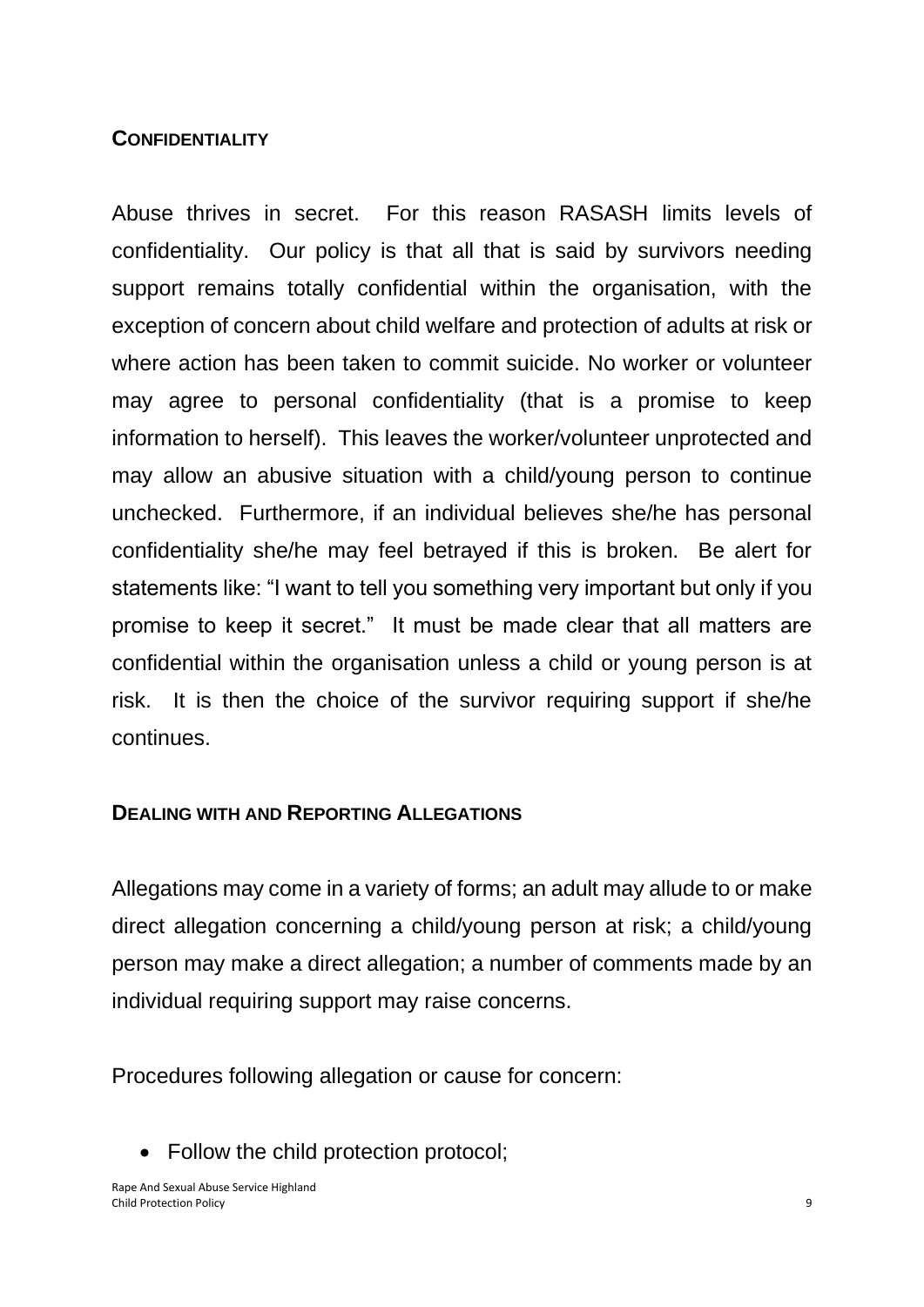- Be calm. Reassure the child or adult;
- Outline confidentiality and its limitations;
- Let the child or adult know you understand what they have said and that you will act upon it;
- Explain to the child or adult that the organisation's concerns will be reported to social work, or if a child/young person's life is at risk, to the police;
- Talk through the possible outcomes of reporting. Take care to explain that it is not possible to say for definite what exactly will happen, only from experience, what is likely to happen;
- In conversation with the person involved be very careful that there is no interrogation. It is not your responsibility to come to a decision about the truth of the allegation or concern;
- Complete the RASASH child protection forms, keeping an exact record as possible made immediately after the conversation. Completed child protection forms should be stored in a locked cabinet and senior staff notified. Please note that workers should adhere to the RASASH data protection policy (holding, storage and disposal of relevant data).

## **CARING FOR THOSE WHO HAVE MADE ALLEGATIONS CONCERNING CHILD WELFARE**

It is courageous both to disclose abuse and to let someone know of concerns about another adult. It is good practice therefore to:

- Be calm. Reassure the child or adult;
- Do not make promises you cannot keep, for example telling the child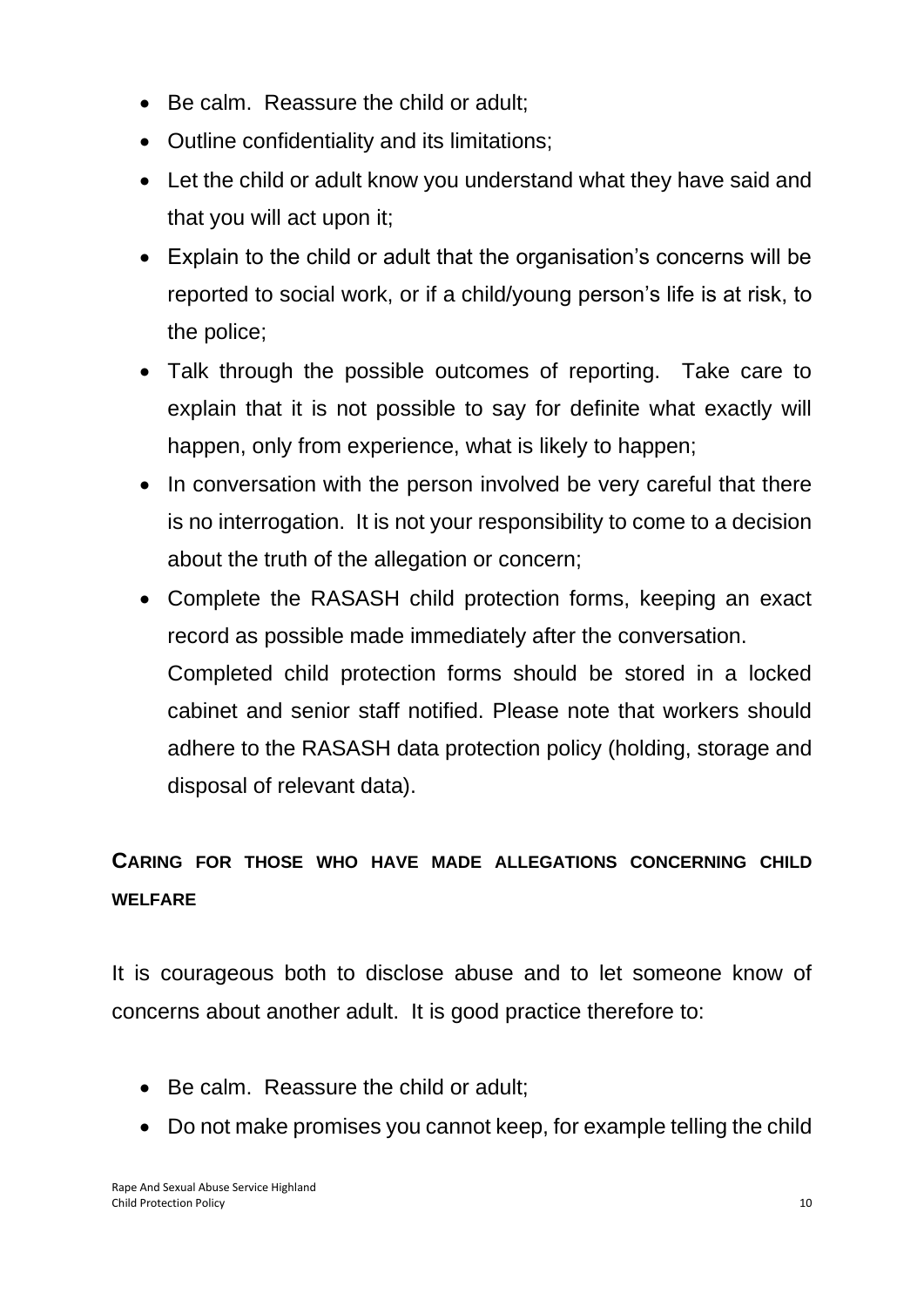or adult that you won't tell anyone else, or saying everything will be all right ;

- Discuss with the child or adult who needs to be told about the situation;
- Take what the child or adult says seriously;
- Ask questions only to clarify understanding of what the child or adult has said;
- Keep the child or adult informed of what is happening;
- Let the child or adult know you understand what they have said and that you will act upon it.

#### **MINIMISING MISUNDERSTANDING**

- Workers and volunteers should be aware of the potential for misunderstanding when touching a child. It may be appropriate at some point to offer comfort by touching; be aware of any signal that the child does not welcome your touch and ask permission first.
- Unless in emergency, do not take children/young people in the car.
- Report any concerns that you may have about other workers.

Reviewed October 2021 (Due for review October 2022)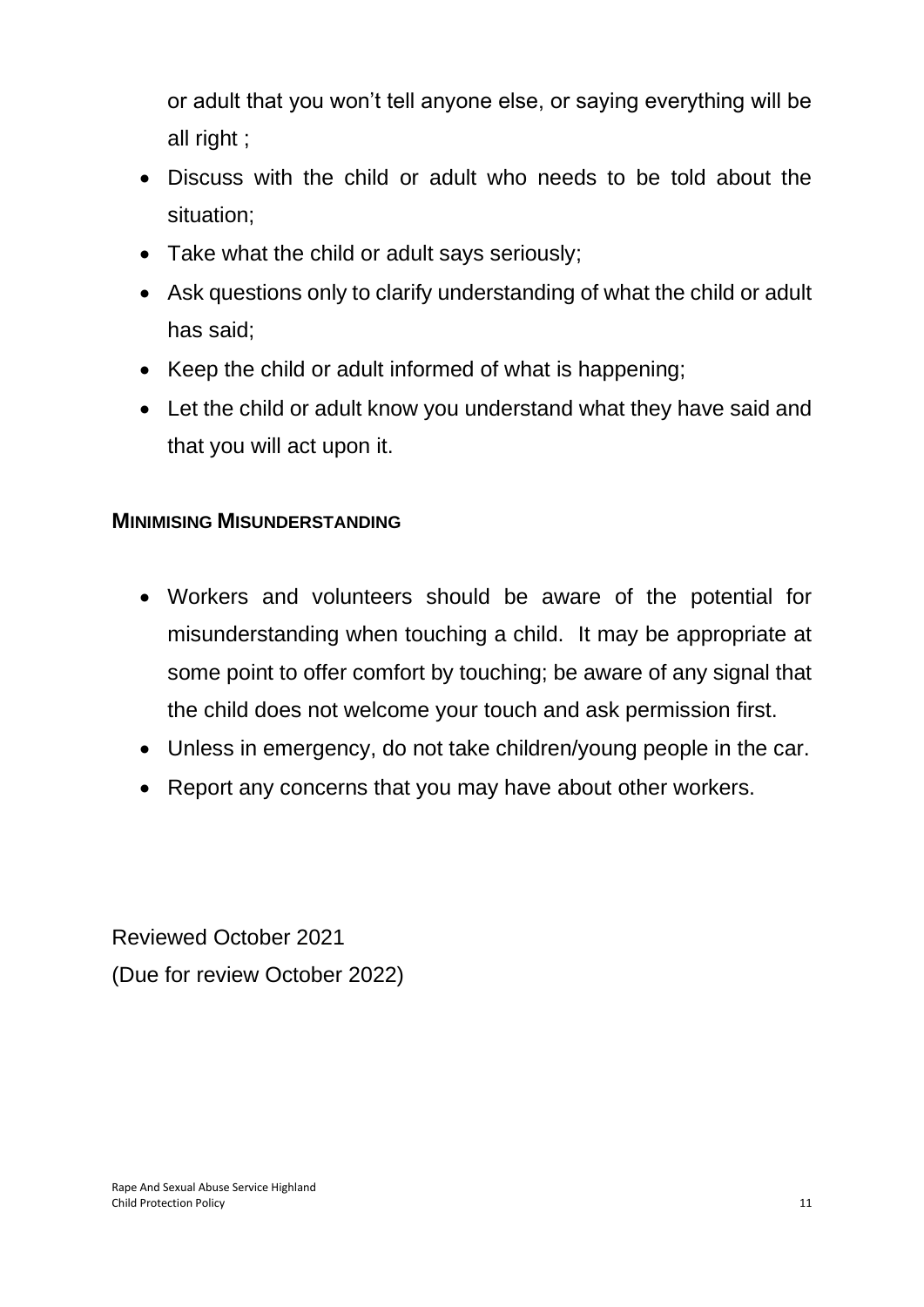

#### **ADULT PROTECTION POLICY**

## **Aims of policy**

The aim of this policy is to ensure the safety of adults at risk by outlining clear procedures and ensuring that all staff members and volunteers are clear about their responsibilities. All staff and volunteers must ensure that they:

- Understand their personal responsibility for protecting adults at risk with whom they come in contact or about whom they have information;
- Are clear as to the roles in relation to protection of adults at risk;
- Know the limits of confidentiality as far as the protection of adults at risk is concerned;
- Are able to take appropriate action if there are suggestions that an adult at risk is being abused;
- Care for those for whom reports are being made to statutory organisations; and
- Take steps to minimise misunderstandings.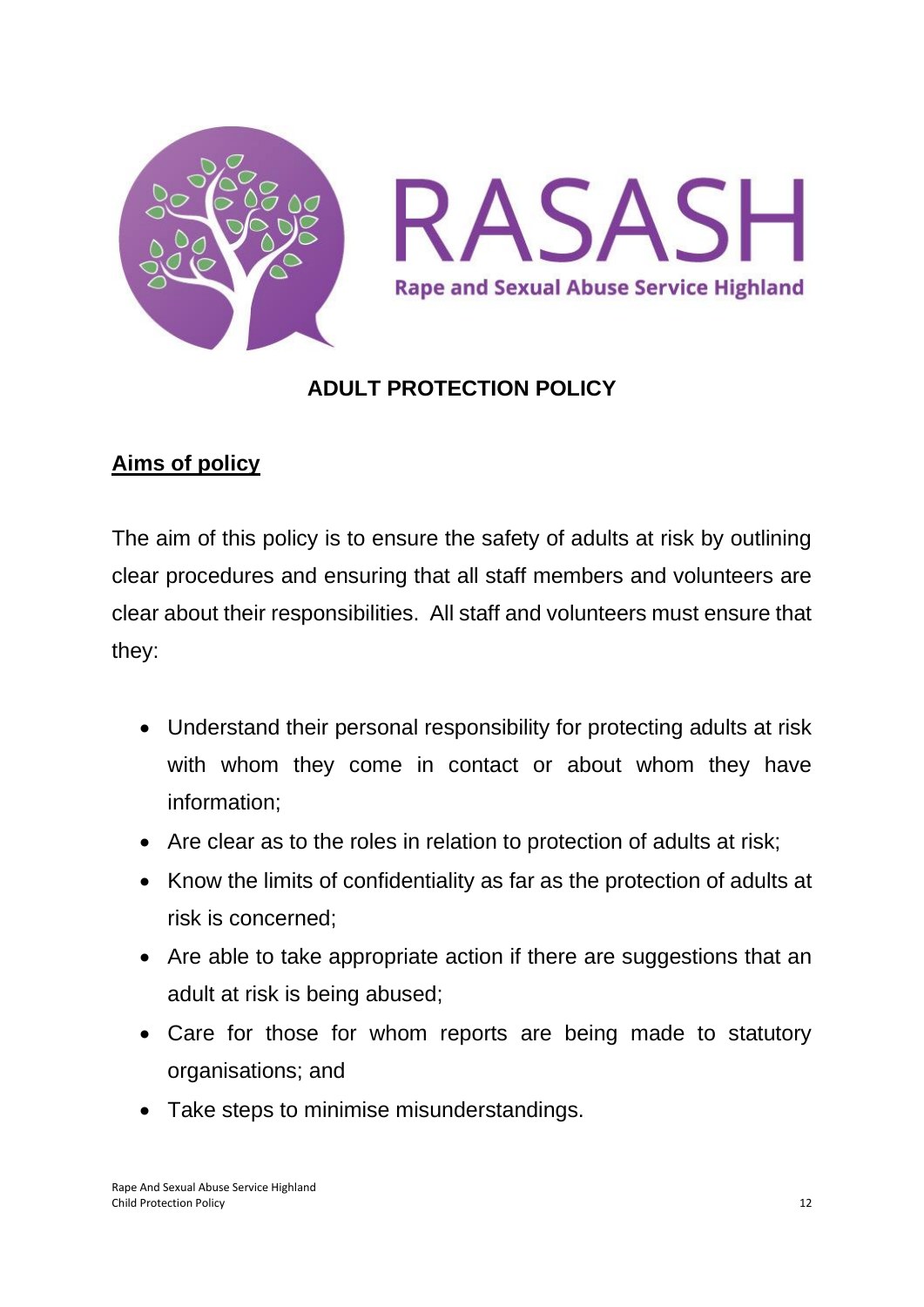## **Responsibilities**

All members of staff have a responsibility to be aware of this policy and to report any suspicions that they might have concerning adult abuse to the RASASH Manager who has the duty to report to statutory authorities

#### **Definitions**

An adult at risk is a person aged 16 years or over who may be unable to take care of themselves or protect themselves from harm or from being exploited.

This may include a person who:

- Is elderly and frail
- Has a mental illness including dementia
- Has a physical or sensory disability
- Has a learning disability
- Has a severe physical illness
- Is a substance misuser
- Have severe communication difficulties

#### **Rights of Adults at Risk**

All adults who may be an adult at risk have the right:

- To be made aware of this policy
- To have alleged incidents recognised and taken seriously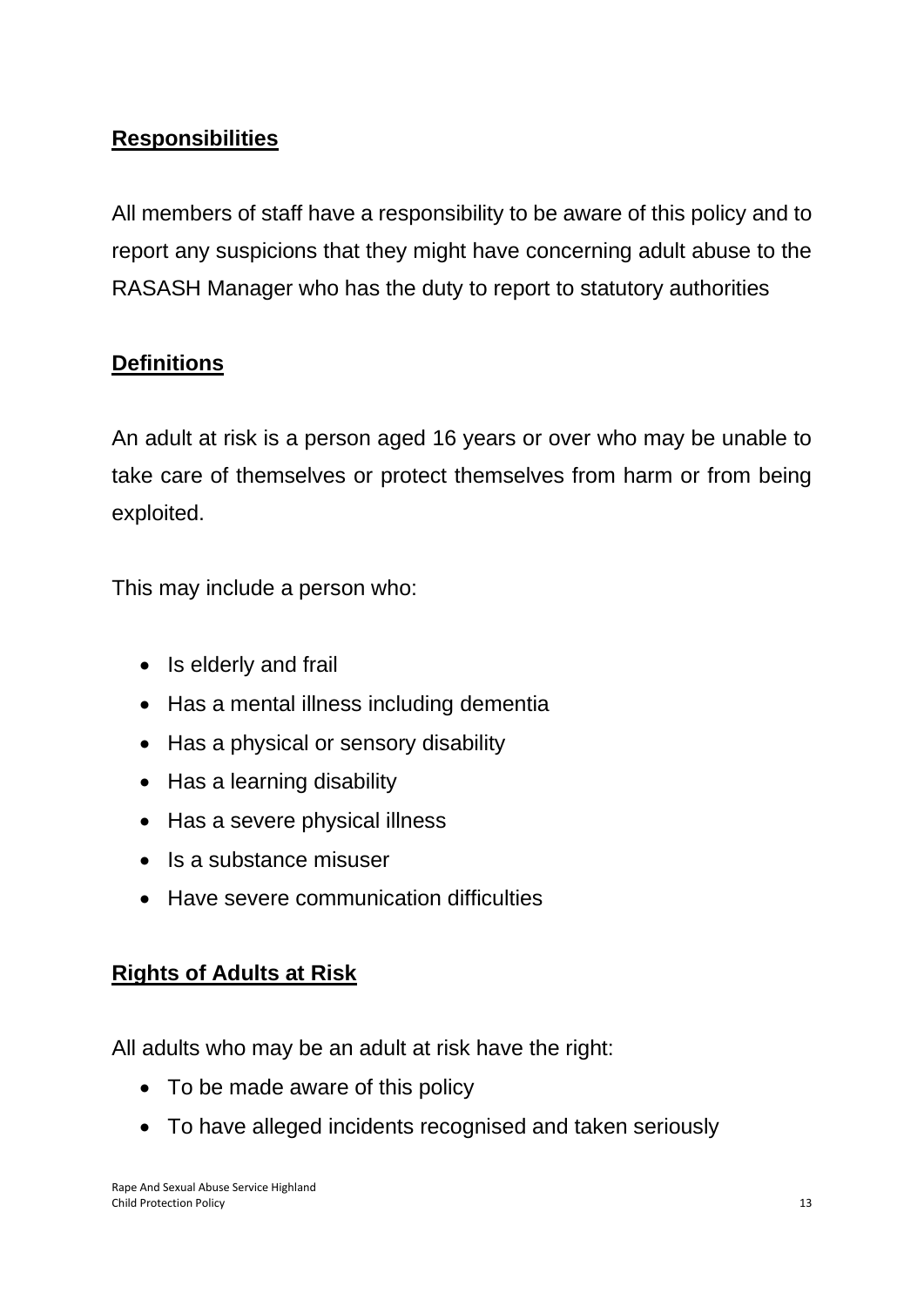- To receive fair and respectful treatment throughout
- To be involved in any process as appropriate
- To receive information about the outcome

### **Principle**

The overarching principle underpinning intervention is that any intervention in an individual's affairs **should provide benefit to the individual** and should be the least restrictive option of those available.

There is further guidance which a local authority must consider prior to making an intervention which seeks to uphold the rights and autonomy of adults at risk. **Please see the RASASH Manager for further detail.** 

## **Recruitment**

All volunteers and workers will be subject to Disclosure Scotland procedures and / or PVG scheme compliance prior to acceptance of appointment. **RASASH** will ensure all staff / volunteers whose roles include working with adults at risk are carefully selected, trained and supervised.

## **RASASH Duty of Care**

RASASH recognises our duty of care to take action should we have concerns that an adult may be at risk. We will report this concern to the Social Work Department where the adult resides or if the adult at risk is in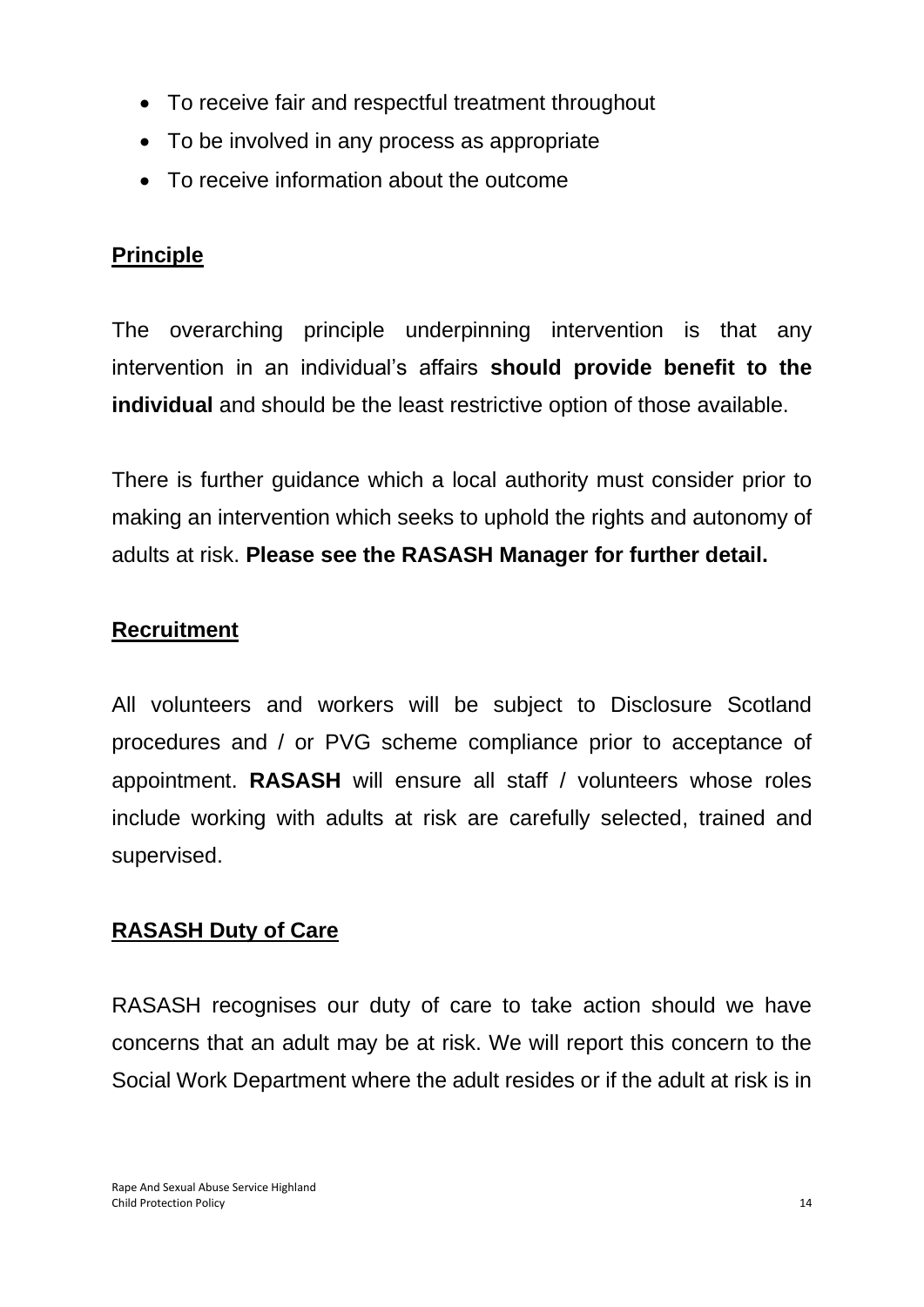immediate danger to contact the police. To ensure that all workers and volunteers within RASASH are fully aware of their role we will:

- Provide all workers with training on the protection of adults at risk and reporting of concerns;
- Ensure that all workers and volunteers have access to RASASH policy and protocol;
- Include practice around protection of adults at risk is a key component within the RASASH induction and training;
- Regularly, and at least annually, remind all of the requirements for protection of adults at risk;
- Ensure all workers and volunteers are aware that they have a responsibility to work with partner agencies to protect adults at risk.

#### **Roles**

All workers will receive training on working with the protection of adults at risk – on identifying where concerns may arise, explaining our policy and practice, on reporting and the possible outcomes of this. If an adult protection issue arises and the survivor provides the required information, workers should record this on the Adult Protection Pro-Forma and lock this in a secure place within the office or pass it immediately to the RASASH Manager**. Workers should notify the RASASH Manager** that this pro-forma has been completed and awaits action. The RASASH Manager will proceed with reporting on the next working day. If there is immediate threat danger / threat to life for the adult at risk then workers should report this immediately to the Police on 999.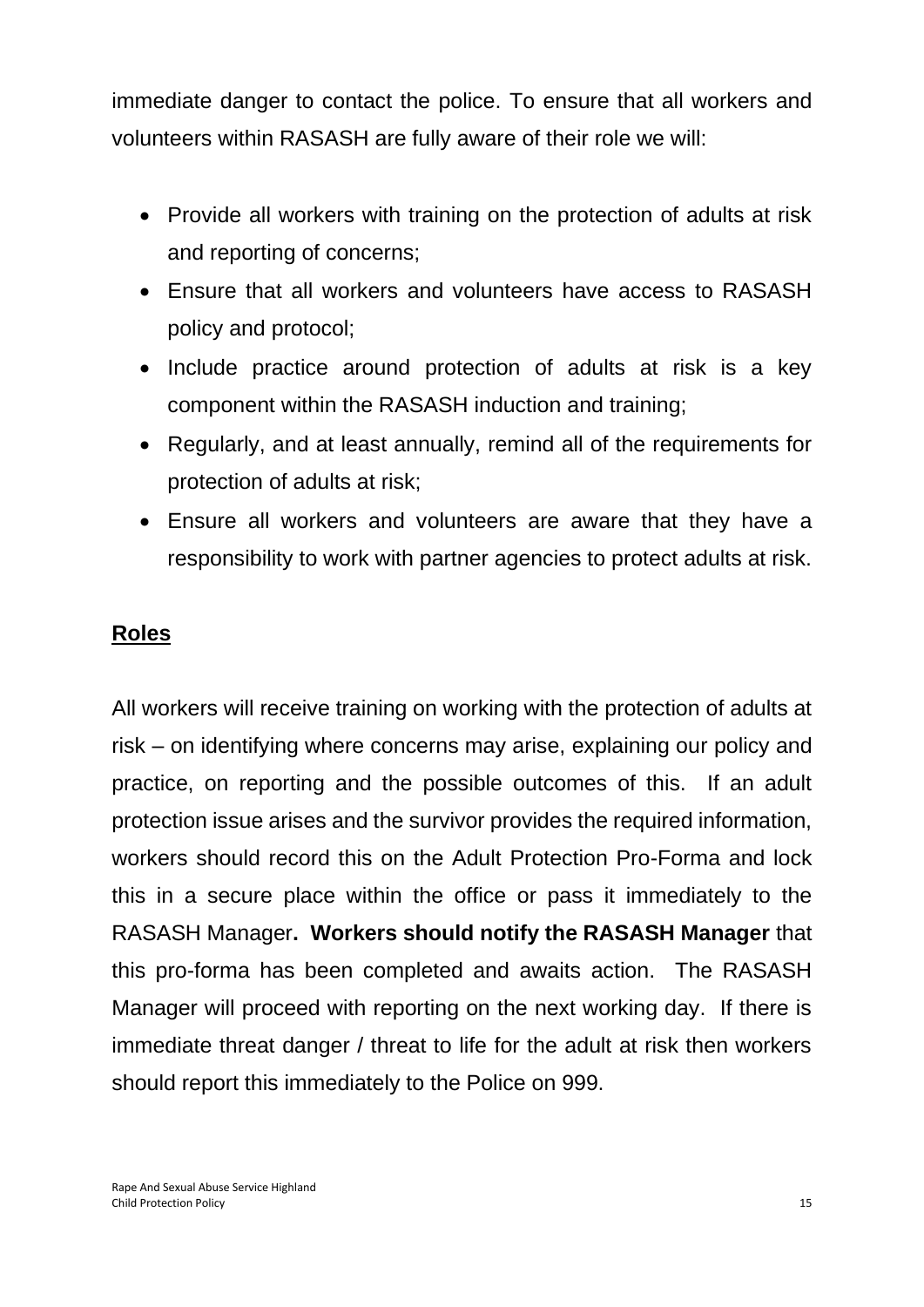The role of support workers in relation to protection of adults at risk is:

- To know and to follow the RASASH policy relating to the Adult Protection;
- To be aware of the definition of adults at risk as outlined in legislation;
- To be alert for concerns regarding the welfare of adults at risk;
- To listen fully and to ask open questions when there is an allegation or concern, but to avoid interrogation;
- To complete the Adult Protection Pro-Forma and notify the RASASH Manager should action/reporting of be necessary to social work, or if there is immediate danger/threat to life, to contact the police;
- To ensure that careful records are kept in line with the RASASH **data protection policy;**
- To support co-workers who have reported concerns;
- To consider how best to support the person who has made the allegation and ensure that the plan to do so is followed through;
- Report any suspicion of misconduct within the RASASH service relating to adults at risk by contacting the RASASH Manager.

# **Note: it is not the responsibility of the support worker to decide whether abuse has taken place or not, this is the responsibility of the social work department or the police**

In coming to a decision about action, the RASASH Manager will take the relevant legislation, as detailed, into consideration alongside:

• The best interests of the adult at risk;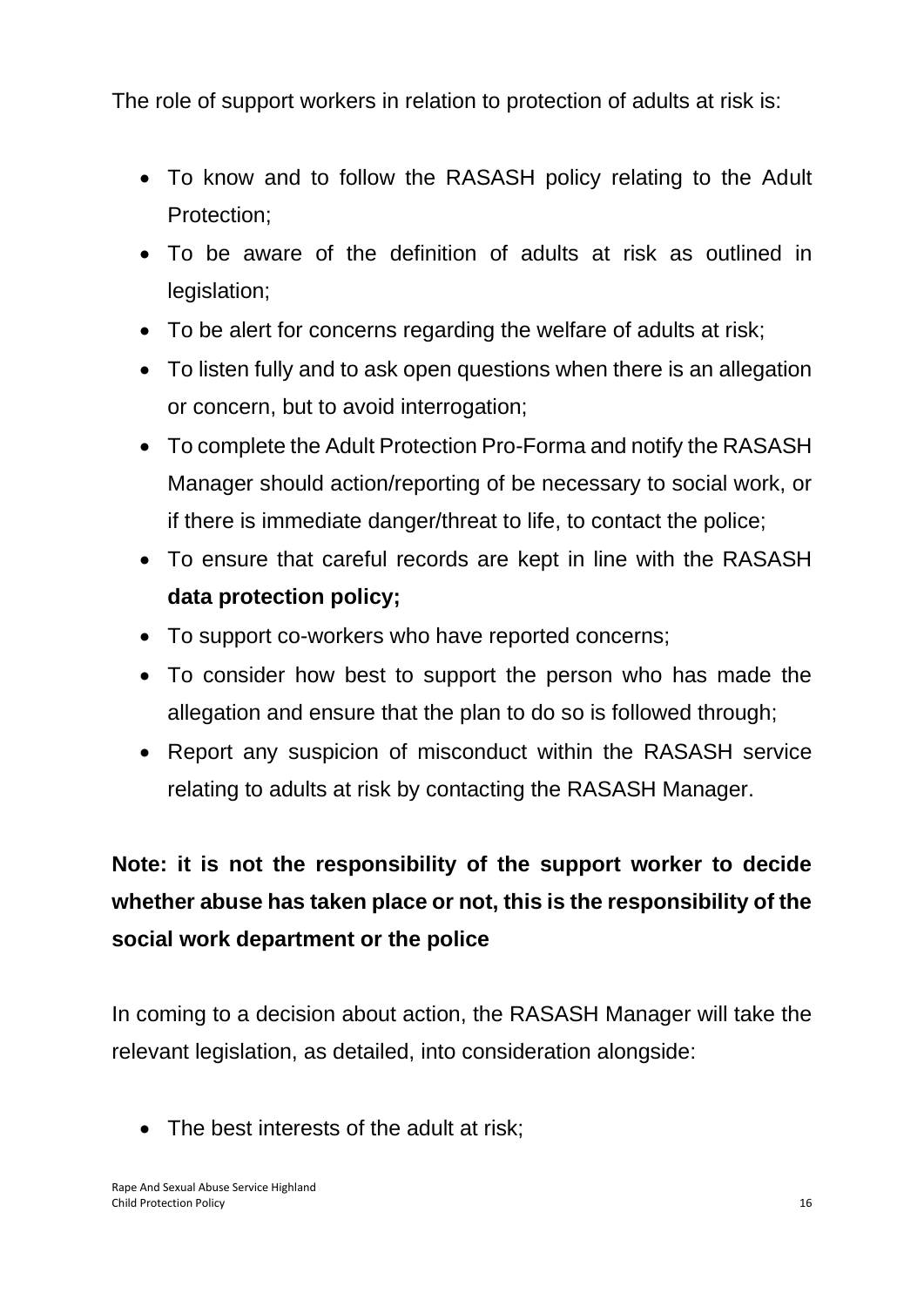- The nature and context of the alleged abuse;
- The safety of the person concerned;
- The safety of the person who has made the disclosure;
- The effect upon the adult at risk or others who may likewise be at risk, of taking or not taking action;
- The relationship between the adult at risk and the abuser.

## **Confidentiality**

Abuse thrives in secret. For this reason RASASH limits levels of confidentiality. Our policy is that all that is said by survivors needing support remains totally confidential within the organisation, with the exceptions of concern about child welfare, adults at risk, or where action has been taken to commit suicide. No worker or volunteer may agree to personal confidentiality (that is – promise to keep information to them). This leaves the worker/volunteer unprotected and may allow an abusive situation to continue unchecked. Furthermore, if a survivor believes they have personal confidentiality they may feel betrayed if this is broken. Be alert for statements like: "I want to tell you something very important but only if you promise to keep it secret." It must be made clear that all matters are confidential within the organisation unless a child / young person or adult is at risk. It is then the choice of the survivor requiring support if they wish to continue with the support / call.

#### **Dealing with and Reporting Allegations**

Allegations may come in a variety of forms; an adult may allude to or make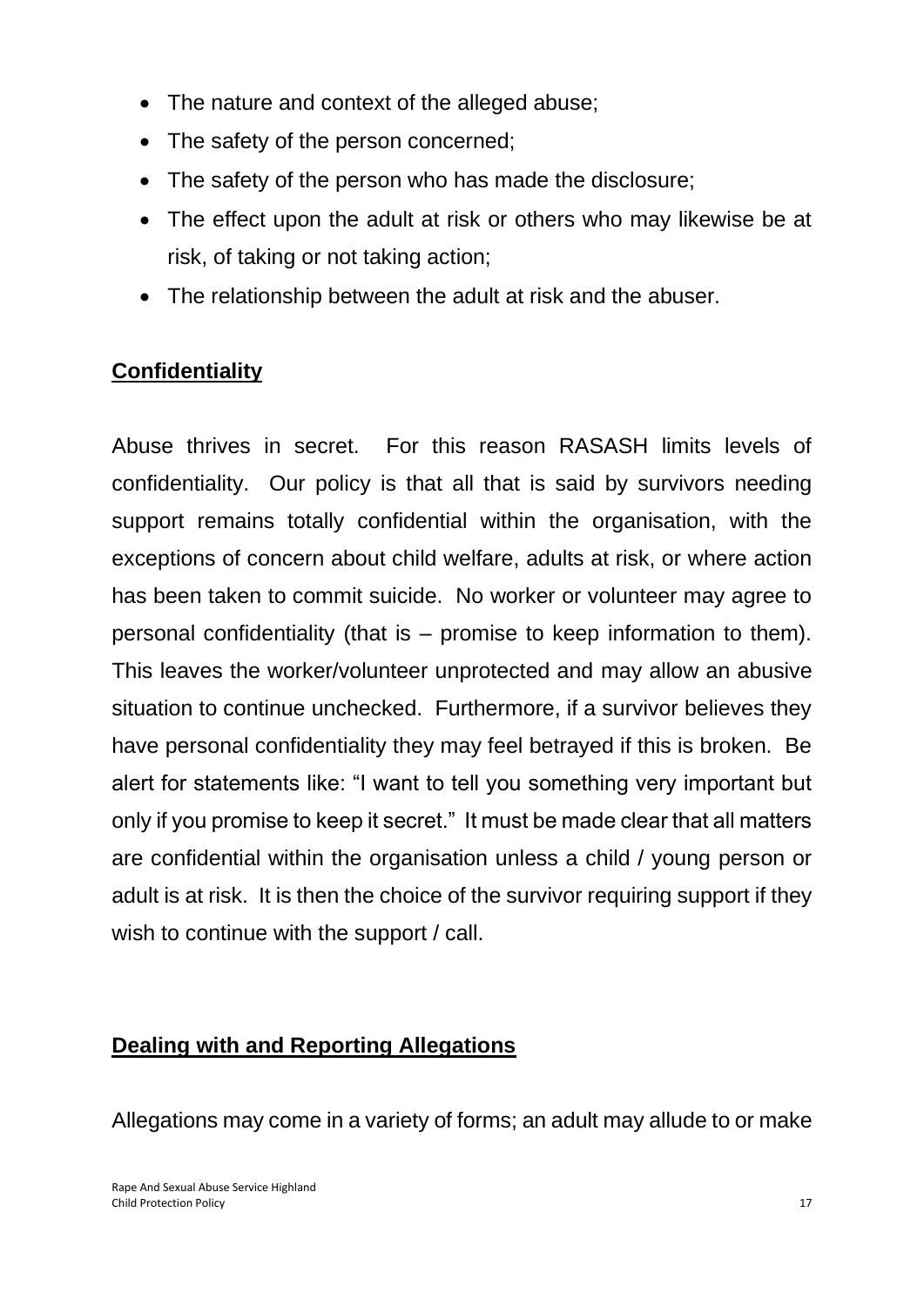a direct allegation or a number of comments made by a survivor requiring support may raise concerns.

Guidance following an allegation or cause for concern:

- Be clear about why you know or strongly suspect that the Adult Protection policy should apply;
- Follow the RASASH protocol relating to Protection of Adults at risk;
- Be calm and reassuring;
- Outline confidentiality and its limitations;
- In conversation with the person involved be very careful that there is no interrogation. It is not your responsibility to come to a decision about the truth of the allegation or concern;
- Let the survivor know you understand what they have said and that you will act upon it;
- Explain to the survivor that you will pass this information on to the RASASH Manager who can report the concerns to social work, or if a person's life is at risk to the police. The RASASH Manager will report this on the next working day. It will be the decision of the social work department as to what action can be taken. If the person reporting would like confirmation of this step being completed please take safe / secure contact details to enable the contactable worker to do so in line with the RASASH **data protection policy;**
- Talk through what the possible outcomes of reporting using the guidance in the Protection of Adults protocol. Take care to explain that we cannot say for definite exactly what will happen, only what is likely to happen;
- Complete the RASASH **adult protection proforma,** keeping an as